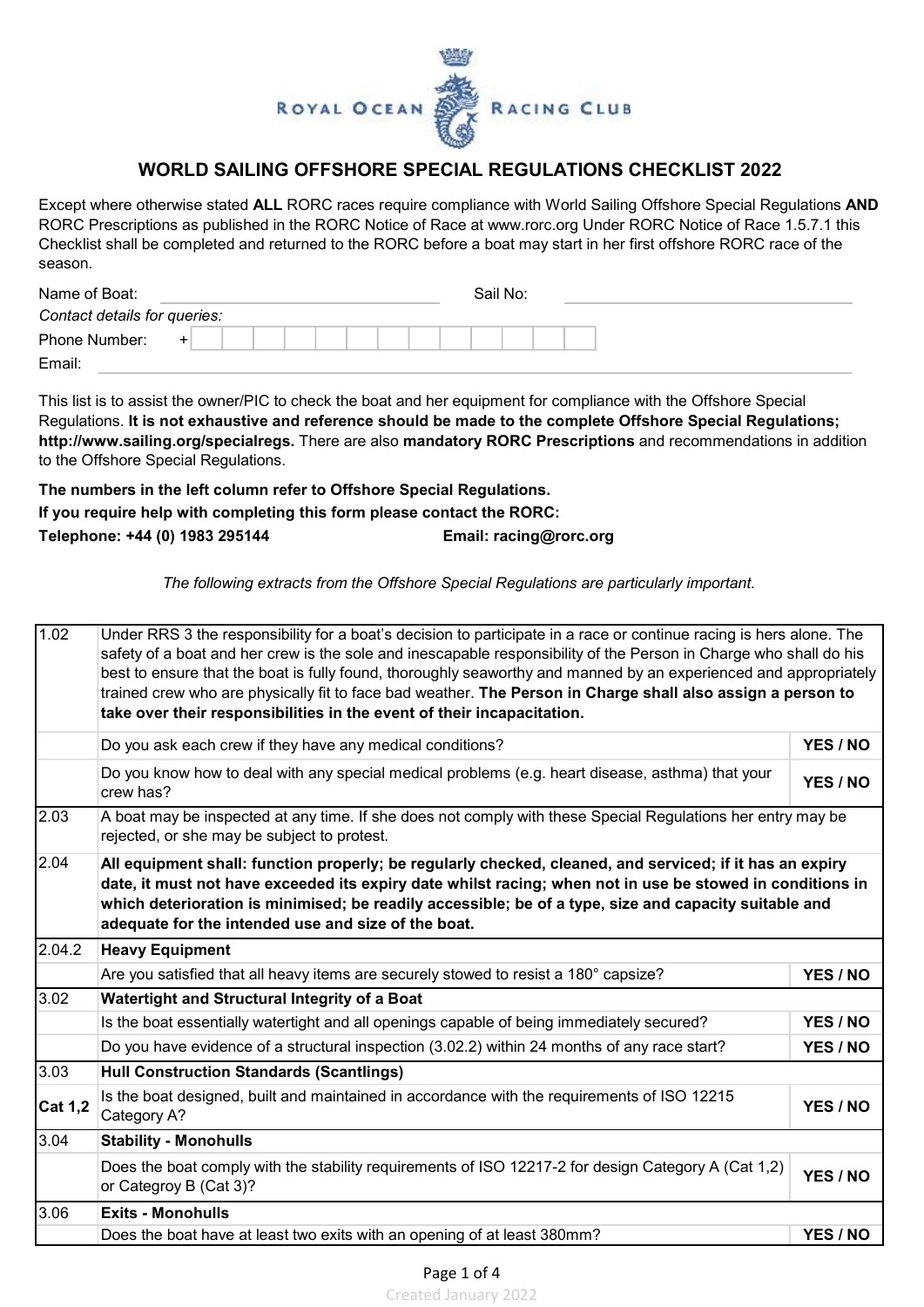| 3.08           | <b>Hatches and companionway</b>                                                                                                                                                                                                    |                      |  |  |  |  |  |  |
|----------------|------------------------------------------------------------------------------------------------------------------------------------------------------------------------------------------------------------------------------------|----------------------|--|--|--|--|--|--|
|                | Can the companionway hatch be secured from both above and below deck?                                                                                                                                                              | YES / NO             |  |  |  |  |  |  |
|                | Are the hatch boards tied to the boat whilst at sea to prevent their loss overboard?                                                                                                                                               | YES / NO             |  |  |  |  |  |  |
| 3.09           | <b>Cockpits</b>                                                                                                                                                                                                                    |                      |  |  |  |  |  |  |
|                | Can all openings into the hull (e.g. locker lids) be strongly and rigidly secured?                                                                                                                                                 | YES / NO             |  |  |  |  |  |  |
| 3.12           | <b>Mast Step</b>                                                                                                                                                                                                                   |                      |  |  |  |  |  |  |
|                | Do you have a keel-stepped mast?                                                                                                                                                                                                   | YES / NO             |  |  |  |  |  |  |
|                | If so, how is the heel restrained or secured to the                                                                                                                                                                                |                      |  |  |  |  |  |  |
|                | step or adjoining structure?                                                                                                                                                                                                       |                      |  |  |  |  |  |  |
| 3.14           | <b>Pulpits, Stanchions, Lifelines</b><br>Note: HMPE (Dyneema/Spectra) is prohibited by World Sailing OSR for Monohulls Cat 1, 2 & 3                                                                                                |                      |  |  |  |  |  |  |
|                | Are all of your lifelines made of wire? Tensioning lashings shorter than 100mm are permitted.                                                                                                                                      | YES / NO             |  |  |  |  |  |  |
|                | Is the pulpit continuous with no gap or dip at the bow? If not does it comply with OSR 3.14.1 g)?                                                                                                                                  | YES / NO             |  |  |  |  |  |  |
|                | Are your lifelines, pulpit, etc, continuous around the boat at both levels?                                                                                                                                                        | YES / NO             |  |  |  |  |  |  |
|                | Are the supports for the lifelines a maximum of 2.20m $(7' 2\frac{1}{2})$ , apart including across the transom?                                                                                                                    | YES / NO             |  |  |  |  |  |  |
|                | Is every lifeline taut?                                                                                                                                                                                                            | YES / NO             |  |  |  |  |  |  |
|                | Do the upper life-lines exceed 50mm deflection at the widest point aft of the mast?                                                                                                                                                | YES / NO             |  |  |  |  |  |  |
| 3.21           | <b>Drinking Water Tanks &amp; Drinking Water</b>                                                                                                                                                                                   |                      |  |  |  |  |  |  |
|                | How much and how do you carry emergency drinking water?                                                                                                                                                                            |                      |  |  |  |  |  |  |
| Cat 1          | Is the drinking water supply divided into two separate compartments?                                                                                                                                                               | YES / NO             |  |  |  |  |  |  |
| 3.23           | <b>Bilge Pumps &amp; Buckets</b>                                                                                                                                                                                                   |                      |  |  |  |  |  |  |
|                | How many strong buckets, each with a lanyard, do you carry?                                                                                                                                                                        |                      |  |  |  |  |  |  |
|                | Are bilge pump handles secured against loss overboard?                                                                                                                                                                             | YES / NO             |  |  |  |  |  |  |
|                | Can at least one pump be operated with cockpit lockers, hatches and companionways shut?                                                                                                                                            | YES / NO             |  |  |  |  |  |  |
| <b>Cat 1,2</b> | Does the boat have at least two manual bilge pumps? (Required for Category 1 & 2 monohulls only)                                                                                                                                   | YES / NO             |  |  |  |  |  |  |
| 3.24           | <b>Compass</b>                                                                                                                                                                                                                     |                      |  |  |  |  |  |  |
|                | Do you have a permanently installed magnetic steering compass?                                                                                                                                                                     | YES / NO             |  |  |  |  |  |  |
|                | Is there a second compass which may be hand-held and/or electronic?                                                                                                                                                                | YES / NO             |  |  |  |  |  |  |
| 3.27           | <b>Navigation Lights</b>                                                                                                                                                                                                           |                      |  |  |  |  |  |  |
|                | Note: Regulations require two independent nav-light systems<br>What is your main set of Navigation Lights? (Masthead tricolour or bow and stern):                                                                                  |                      |  |  |  |  |  |  |
|                |                                                                                                                                                                                                                                    |                      |  |  |  |  |  |  |
|                | Do your Navigation Lights conform to the International Regulations for Preventing Collisons at Sea?                                                                                                                                | YES / NO             |  |  |  |  |  |  |
|                | What is your reserve set of Navigation Lights?                                                                                                                                                                                     |                      |  |  |  |  |  |  |
|                | Are your reserve Navigation Lights at least as powerful as your main set?                                                                                                                                                          | YES / NO             |  |  |  |  |  |  |
|                | How are your reserve Navigation Lights powered?                                                                                                                                                                                    |                      |  |  |  |  |  |  |
| 3.28           | <b>Engines, Generators, Fuel</b>                                                                                                                                                                                                   |                      |  |  |  |  |  |  |
|                | Are all fuel tanks for storage of liquid fuels rigid and is there a shutoff valve?                                                                                                                                                 | YES / NO             |  |  |  |  |  |  |
|                | Are all batteries installed after 2011 of the sealed type from which liquid electrolyte cannot escape?                                                                                                                             | YES / NO             |  |  |  |  |  |  |
| 3.29           | <b>Communication Equipment, GPS, Radar, AIS</b>                                                                                                                                                                                    |                      |  |  |  |  |  |  |
|                | Do you carry an AIS Transponder capable of transmitting & receiving for the duration of the race(s)?                                                                                                                               | YES / NO             |  |  |  |  |  |  |
|                | An emergency VHF antenna?                                                                                                                                                                                                          | YES / NO<br>YES / NO |  |  |  |  |  |  |
|                | A waterproof hand-held VHF transceiver?                                                                                                                                                                                            |                      |  |  |  |  |  |  |
|                | Does the AIS Transponder share the masthead VHF antenna via a low loss AIS antenna splitter; or<br>have a dedicated AIS antenna not less than 38 cm (15") in length mounted with its base not less<br>than 3m above the Waterline? |                      |  |  |  |  |  |  |
| Cat 1          | Do you have hand-held satellite telephone, watertight or with waterproof cover and internal battery?                                                                                                                               | YES / NO             |  |  |  |  |  |  |
| 4.01           | <b>Sail Letters &amp; Numbers</b>                                                                                                                                                                                                  |                      |  |  |  |  |  |  |
|                | Can you display sail numbers when sails are down (RORC Prescription)?                                                                                                                                                              | YES / NO             |  |  |  |  |  |  |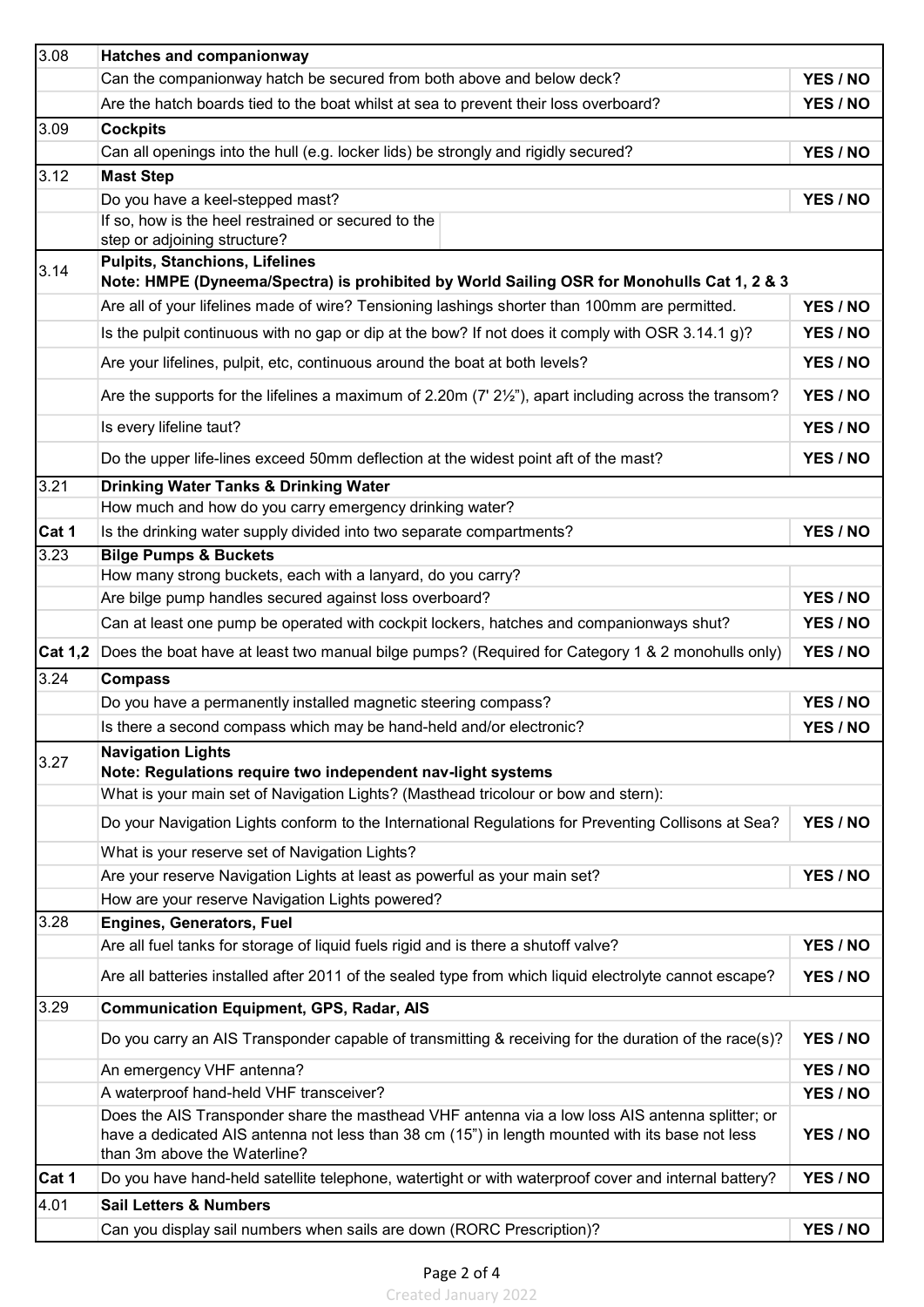| 4.02           | <b>Search and Rescue Visibility</b>                                                                                                                                   |          |  |  |  |  |  |  |
|----------------|-----------------------------------------------------------------------------------------------------------------------------------------------------------------------|----------|--|--|--|--|--|--|
| Cat 1          | Do you carry a 1 m <sup>2</sup> (11 ft <sup>2</sup> ) solid area of highly-visible pink, orange or yellow capable of being<br>displayed on the coachroof and/or deck? |          |  |  |  |  |  |  |
| 4.03           | <b>Soft Wood Plugs</b>                                                                                                                                                |          |  |  |  |  |  |  |
|                | Do you carry a softwood plug secured at or near every through-hull opening?<br>YES / NO                                                                               |          |  |  |  |  |  |  |
| 4.04           | <b>Jackstays and Clipping Points</b><br>Note: Owners should consider where crew members must unclip and how this can be kept to a minimum.                            |          |  |  |  |  |  |  |
|                | Do you have Jackstays, independant on each side of the boat?                                                                                                          | YES / NO |  |  |  |  |  |  |
|                | When were they last checked?<br>When were they last replaced?                                                                                                         |          |  |  |  |  |  |  |
|                | Can a crewmember clip on to a pad-eye or jackstay before coming on deck?                                                                                              | YES / NO |  |  |  |  |  |  |
| 4.05           | <b>Fire Fighting Equipment</b>                                                                                                                                        |          |  |  |  |  |  |  |
|                | How many 2kg dry powder fire extinguishers do you carry?                                                                                                              |          |  |  |  |  |  |  |
|                | Do you have a fire blanket adjacent to every cooking device?                                                                                                          | YES / NO |  |  |  |  |  |  |
| 4.06           | <b>Anchors</b>                                                                                                                                                        |          |  |  |  |  |  |  |
|                | How many anchors do you have?                                                                                                                                         |          |  |  |  |  |  |  |
|                | Can they be assembled and be ready for deployment within 5 minutes?                                                                                                   | YES / NO |  |  |  |  |  |  |
| 4.07           | <b>Flashlights and Searchlights</b>                                                                                                                                   |          |  |  |  |  |  |  |
|                | Do you have a high intensity heavy duty search light immediately available for use on deck capable                                                                    |          |  |  |  |  |  |  |
|                | of prolonged use to search for a person overboard at night or collision avoidance?                                                                                    | YES / NO |  |  |  |  |  |  |
|                | Do you have an additional floating waterproof torch which can be thrown into the sea as a marker?                                                                     | YES / NO |  |  |  |  |  |  |
|                | In addition, does each crew member carry their own waterproof torch/light at night?                                                                                   | YES / NO |  |  |  |  |  |  |
| 4.08           | <b>First Aid Manual and First Aid Kit</b>                                                                                                                             |          |  |  |  |  |  |  |
|                | Do you carry a First Aid Manual that covers marine medical emergencies?                                                                                               | YES / NO |  |  |  |  |  |  |
|                | What is the title?                                                                                                                                                    |          |  |  |  |  |  |  |
| 4.09           | Foghorn                                                                                                                                                               |          |  |  |  |  |  |  |
|                | Do you have a foghorn?                                                                                                                                                | YES / NO |  |  |  |  |  |  |
| 4.10           | <b>Radar Reflector</b>                                                                                                                                                |          |  |  |  |  |  |  |
|                | Do you have a radar reflector meeting the regulations?                                                                                                                | YES / NO |  |  |  |  |  |  |
| 4.11           | <b>Navigation Equipment</b>                                                                                                                                           |          |  |  |  |  |  |  |
|                | Do you carry navigational charts (not solely electronic), light list and chart plotting equipment?                                                                    | YES / NO |  |  |  |  |  |  |
| 4.12           | <b>Safety Equipment Location Chart</b>                                                                                                                                |          |  |  |  |  |  |  |
|                | Where do you display the Safety Equipment Location Chart?                                                                                                             |          |  |  |  |  |  |  |
| 4.15           | <b>Emergency Steering</b>                                                                                                                                             |          |  |  |  |  |  |  |
|                | Do you carry an emergency tiller (or an unbreakable metal tiller)?                                                                                                    | YES / NO |  |  |  |  |  |  |
|                | When (approx.) did you last try the spare/emergency tiller?                                                                                                           |          |  |  |  |  |  |  |
|                | What method would you use to steer in the event of rudder loss?                                                                                                       |          |  |  |  |  |  |  |
|                | When (approx.) did you last try this?                                                                                                                                 |          |  |  |  |  |  |  |
| 4.16           | <b>Tools and Spare Parts</b>                                                                                                                                          |          |  |  |  |  |  |  |
|                | What tools do you carry to sever the standing rigging in an emergency?                                                                                                |          |  |  |  |  |  |  |
|                | Has this device been tested by you? (e.g. on sample pieces of equal strength)                                                                                         | YES / NO |  |  |  |  |  |  |
| 4.17           | <b>Boat's Name</b>                                                                                                                                                    |          |  |  |  |  |  |  |
|                | Do you have the boat's name on all miscellaneous buoyant equipment?                                                                                                   | YES / NO |  |  |  |  |  |  |
| 4.18           | <b>Retro-reflective material</b>                                                                                                                                      |          |  |  |  |  |  |  |
|                | Do you have retro-reflectrive material on lifebuoys, recovery slings, liferafts and life jackets?                                                                     | YES / NO |  |  |  |  |  |  |
| 4.19           | <b>406 MHz EPIRB</b>                                                                                                                                                  |          |  |  |  |  |  |  |
| <b>Cat 1,2</b> | Do you carry a 406 MHz EPIRB? If yes, please add details to SailGate                                                                                                  | YES / NO |  |  |  |  |  |  |
| 4.20           | Liferaft(s) - Please add liferaft details to SailGate and send a digital photograph of each liferaft stowed in<br>accordance with regulation 4.20.3                   |          |  |  |  |  |  |  |
|                | Note: SOLAS, ISAF, ORC and hired ISO 9650 valise packed liferafts require annual servicing.                                                                           |          |  |  |  |  |  |  |
| 4.21           | <b>Grab Bags:</b>                                                                                                                                                     |          |  |  |  |  |  |  |
|                |                                                                                                                                                                       |          |  |  |  |  |  |  |